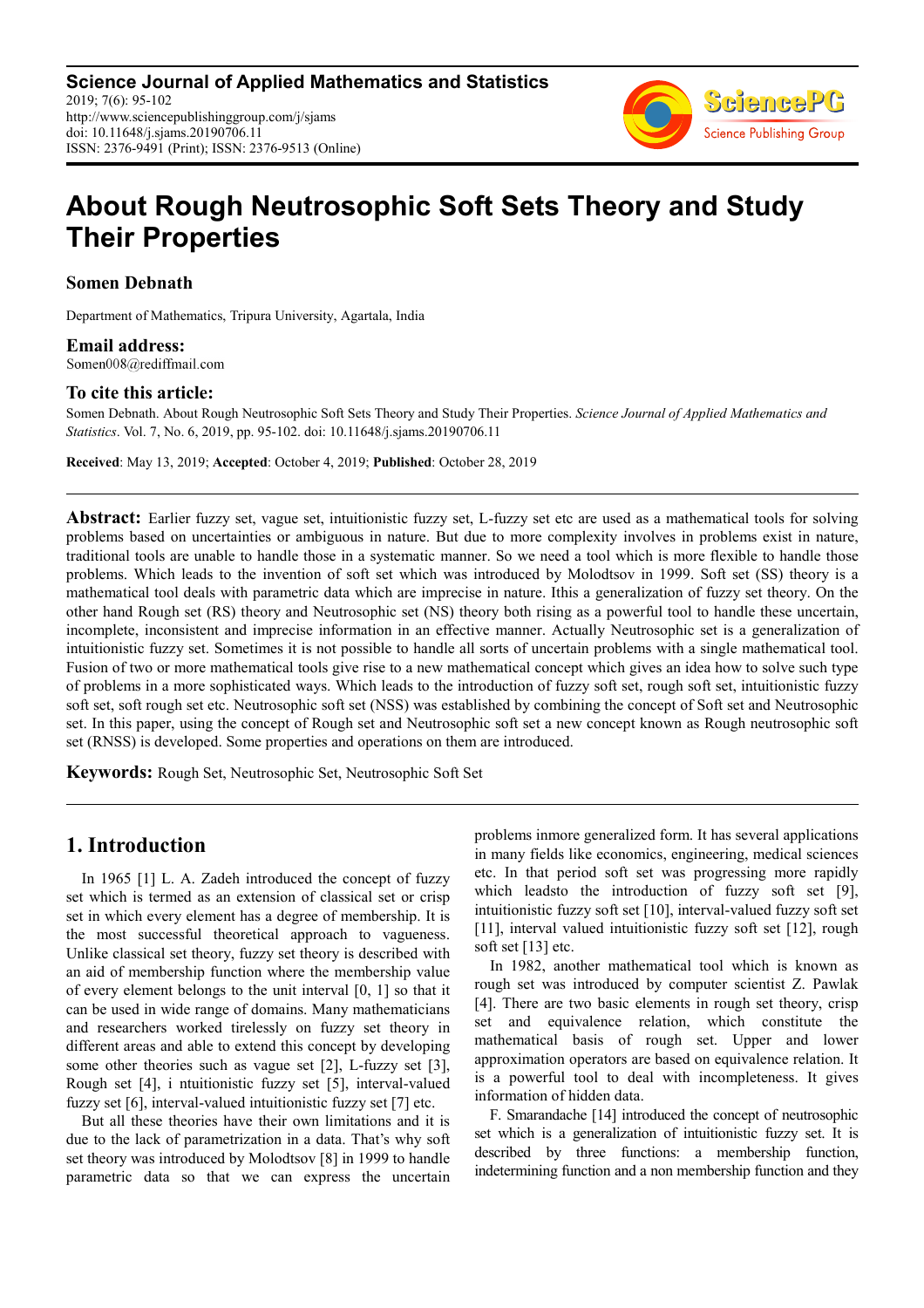are independently related to each other. It is a mathematical tool for handling problems involving imprecise, indeterminacy and inconsistent data. Combining neutrosophic set with soft sets, neutrosophic soft set [15] is introduced by P. K. Maji.

Neutrosophic soft set and rough sets are two different terms, none contradict the other. The main objective of this study is to introduce a new hybridstructure called rough neutrosophic soft sets. The significance of introducing hybrid set structure is that thecomputation technique based on any one of these structure alone will not always yield the best results but a fusion of two or more of them can often give the better results.

# **2. Preliminaries**

In this section we recall some basic definations and examples which are relevant to this work.

Definition 2.1 [8]:

Let*U* be an initial universe and *E* be a set of parameters. Let  $P(U)$  denotes the power set of *U* and  $A \subseteq E$ . Then the pair $(F, A)$  is called a *soft set* over *U* where *F* is a mapping given by  $F: A \to P(U)$ .

Example 2.1.1

Suppose that  $U = \{h_1, h_2, h_3, h_4, h_5, h_6, h_7\}$  is a univer se consisting of seven houses and  $A = \{e_1, e_2, e_3, e_4\} \subseteq E$ 

is a set of parameters considered by the decision makers

where  $e_1$ ,  $e_2$ ,  $e_3$  and  $e_4$  represent the parameters 'beautiful', 'modern', 'cheap', 'in green surroundings' respectively.

Now, we consider a soft set  $(F, A)$  which describes the'attractiveness of the house' that Mr. X is going to buy. In this case, to define the soft set  $(F, A)$  means to point out beautiful houses, modern houses and so on. Consider the mapping  $F$  given by 'houses(.)' where (.) is to be filled by one of the parameters  $e_i \in A$ . For instance,  $F(e_1)$  means 'houses (beautiful)'and the functional value is the set consisting of all the beautiful houses in *U* .

Let

$$
F(e_1) = \{h_5, h_7\}
$$
  

$$
F(e_2) = \{h_1, h_4, h_6, h_7\}
$$
  

$$
F(e_3) = \{h_1, h_3\}
$$
  

$$
F(e_4) = \{h_2, h_4, h_5\}
$$

Tabular representation of the soft set  $(F, A)$  is given by

*Table 1. Soft set (F, A).* 

|                |                |                |                | . .          | .              |                |       |  |
|----------------|----------------|----------------|----------------|--------------|----------------|----------------|-------|--|
|                | h <sub>1</sub> | h <sub>2</sub> | $h_3$          | $h_4$        | h <sub>5</sub> | h <sub>6</sub> | $h_7$ |  |
| $e_1$          | $\overline{0}$ |                | $\overline{0}$ | $\mathbf{0}$ |                | $\Omega$       |       |  |
| e <sub>2</sub> |                |                |                |              |                |                |       |  |
| e <sub>3</sub> |                |                |                |              |                |                |       |  |
| $e_4$          |                |                |                |              |                |                |       |  |

Definition 2.2 [14]:

Let *X* be an universe of discourse, with a generic elementin *X* denoted by x, the neutrosophic set (NS) is an object having the form

$$
A = \left\{ \left\langle x : \mu_A(x), \nu_A(x), \omega_A(x) \right\rangle, x \in X \right\},\
$$

Where the functions  $\mu, \nu, \omega : X \to \begin{bmatrix} -0, 1^+ \end{bmatrix}$  define respectively the degree of membership (or Truth), the degree of indeterminacy, and the degree of non-membership (orFalsehood) of the element  $x \in X$  to the set *A* with the condition  $^{-}0 \leq \mu_A(x) + \nu_A(x) + \omega_A(x) \leq 3^+$ .

From a philosophical point of view, the neutrosophic set takes the value from real standard or non-standard sub sets of  $\begin{bmatrix} -0.1^+ \\ . \end{bmatrix}$ . So, instead of  $\begin{bmatrix} -0.1^+ \\ . \end{bmatrix}$  we need to take the interval [0, 1] for technical applications, because  $\begin{bmatrix} -0,1 \\ 0,1 \end{bmatrix}$  will be difficult to apply in the real applications such as in scientific and engineering problems.

Example 2.2.1

Assume that the universe of discourse  $U = \{x_1, x_2, x_3\}$ , where  $x_1$  characterizes the capability,  $x_2$  characterizes the trustworthiness and  $x_3$  indicates the prices of the objects. It may be further assumed that the values of  $x_1$ ,  $x_2$  and  $x_3$  are in [0, 1] and they are obtained from some questionnaires of some experts. The experts may impose their opinion in three components viz. the degree of goodness, the degree of indeter minacy and that of poorness to explain the characteristics of the objects. Suppose *A* is a neutrosophic set (NS) of *U* , such that

$$
A = \left\{ \langle x_1, (0.3, 0.5, 0.6), \langle x_2, (0.3, 0.2, 0.3), \langle x_3, (0.3, 0.5, 0.6) \rangle \right\},
$$

Where the degree of goodness of capability is 0.3, degree of indeterminacy of capability is 0.5and degree of falsity of capability is 0.6 etc.

Definition 2.3 [13]:

Let  $E$  and  $U$  be the set of parameters and the universe set respectively. Let *R* be an equivalence relation on *U*. If  $F<sub>E</sub>$  is a soft set then we define two soft sets

$$
\overrightarrow{F}: E \to P(U) \text{ and } \overleftarrow{F}: E \to P(U) \text{ as follows :}
$$

$$
\overrightarrow{F}(e) = \overrightarrow{R}(F(e)) \text{ and } \overleftarrow{F}(e) = \overrightarrow{R}(F(e))
$$

We call the soft sets  $\overrightarrow{F}_E$  and  $\overleftarrow{F}_E$ , the upper soft set and the lower soft set respectively.

Proposition 2.4 [13]

If  $F<sub>E</sub>$  is a soft set over the universe U then  $F_E \subseteq F_E \subseteq \overrightarrow{F}_E$ 

Definition 2.5 [4]:

Let*U* be any non-empty set. Suppose *R* be an equivalence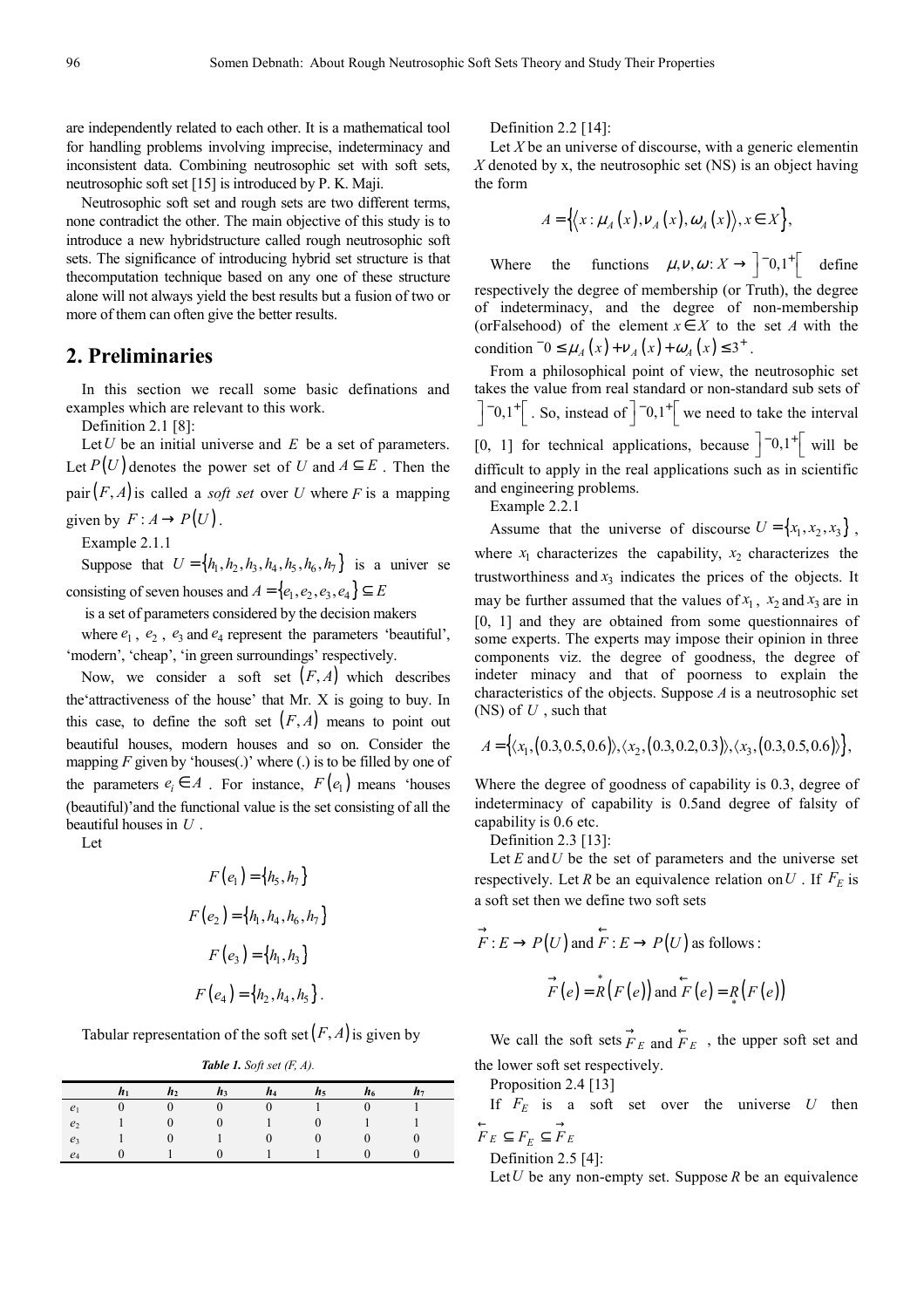relation over  $U$ . For any non-null subset  $X$  of  $U$ , the sets

$$
A_1(x) = \{x : [x]_R \subseteq X\} \text{ and } A_2(x) = \{x : [x]_R \cap X \neq \emptyset\}
$$

are called the lower approximation and upper approximation, respectively of *X*, where the pair  $S = (U, R)$  is called an approximation space. This equivalent relation *R* is called indiscernibility relation.

The pair  $A(x) = (A_1(x), A_2(x))$  is called the rough set of X. Here  $\begin{bmatrix} x \end{bmatrix}_R$  denotes the equivalence class of R containing *x* .

Definition 2.6 [4]:

Let  $A = (A_1, A_2)$  and  $B = (B_1, B_2)$  be two rough sets in the approximation space  $S = (U, R)$ . Then,

$$
A \cup B = (A_1 \cup B_1, A_2 \cup B_2),
$$
  
\n
$$
A \cap B = (A_1 \cap B_1, A_2 \cap B_2),
$$
  
\n
$$
A \subseteq B \text{ if } A \cap B = A,
$$
  
\n
$$
A = \{U - A_2, U - A_1\}
$$

Definition 2.7 [15]:

Let *U* be an initial universe set and *E* be a set of

parameters. Consider  $A \subset E$ . Let  $P(U)$  denotes the set of all neutrosophic sets of U. The collection  $(F, A)$  is termed to be the neutrosophic soft set over  $U$ , where  $F$  is a mapping given by  $F: A \rightarrow P(U)$ .

Example 2.7.1

Let*U* be the set of houses under consideration and *E* be the set of parameters. Each parameter is a neutrosophic word or sentence involvingneutrosophic words.

Consider  $E =$ {beautiful, wooden, costly, very costly, moderate, green surroundings, in good repair, in bad repair, cheap, expensive}. In this case, to define a neutrosophic soft set means to point out beautiful houses, wooden houses, houses in the green surroundings and so on. Suppose that, there are five houses in the universe  $U$  given by,  $U =$  $\{h_1, h_2, h_3, h_4, h_5\}$  and the set of parameters  $A = \{e_1, e_2, e_3, e_4\}$ , where,  $e_1$  stands for the parameter 'beautiful',  $e_2$  stands for the parameter 'wooden',  $e_3$  stands for the parameter 'costly' and the parameter  $e_4$  stands for 'moderate'.

Suppose that

$$
F\left(beautiful\right) = \left\{\langle h_1, 0.5, 0.6, 0.3\rangle, \langle h_2, 0.4, 0.7, 0.6\rangle, \langle h_3, 0.6, 0.2, 0.3\rangle, \langle h_4, 0.7, 0.3, 0.2\rangle, \langle h_5, 0.8, 0.2, 0.3\rangle\right\},\
$$
  
\n
$$
F\left(wooden\right) = \left\{\langle h_1, 0.6, 0.3, 0.5\rangle, \langle h_2, 0.7, 0.4, 0.3\rangle, \langle h_3, 0.8, 0.1, 0.2\rangle, \langle h_4, 0.7, 0.1, 0.3\rangle, \langle h_5, 0.8, 0.3, 0.6\rangle\right\},\
$$
  
\n
$$
F\left(\cos t\psi\right) = \left\{\langle h_1, 0.7, 0.4, 0.3\rangle, \langle h_2, 0.6, 0.7, 0.2\rangle, \langle h_3, 0.7, 0.2, 0.5\rangle, \langle h_4, 0.5, 0.2, 0.6\rangle, \langle h_5, 0.7, 0.3, 0.4\rangle\right\},\
$$
  
\n
$$
F\left(\text{mod} \text{erate}\right) = \left\{\langle h_1, 0.8, 0.6, 0.4\rangle, \langle h_2, 0.7, 0.9, 0.6\rangle, \langle h_3, 0.7, 0.6, 0.4\rangle, \langle h_4, 0.7, 0.8, 0.6\rangle, \langle h_5, 0.9, 0.5, 0.7\rangle\right\}.
$$

The neutrosophic soft set  $(NSS)$   $(F, E)$  is a parametrized family  $\{F(e_i), i = 1, 2, \dots, 10\}$  of all neutrosophic sets of *U* and describes a collection of approximation of an object. The mapping  $F$  here is houses(.)', where dot(.) is to be filled up by a parameter  $e \in E$  . Therefore,  $F(e_1)$  means 'houses(beautiful)'whose functional-value is the neutrosophic set

$$
\{\langle h_1, 0.5, 0.6, 0.3\rangle, \langle h_2, 0.4, 0.7, 0.6\rangle, \langle h_3, 0.6, 0.2, 0.3\rangle, \langle h_4, 0.7, 0.3, 0.2\rangle, \langle h_5, 0.8, 0.2, 0.3\rangle\}.
$$

Thus we can view the neutrosophic soft set  $(NSS)(F, A)$  as a collection of approximation as below:

$$
(F,A) = \begin{cases} \n\begin{cases} \n\begin{cases} \n\begin{cases} \n\begin{cases} \n\begin{cases} \n\begin{cases} \n\begin{cases} \n\begin{cases} \n\begin{cases} \n\begin{cases} \n\begin{cases} \n\begin{cases} \n\begin{cases} \n\begin{cases} \n\begin{cases} \n\begin{cases} \n\begin{cases} \n\begin{cases} \n\begin{cases} \n\begin{cases} \n\begin{cases} \n\begin{cases} \n\begin{cases} \n\begin{cases} \n\begin{cases} \n\begin{cases} \n\begin{cases} \n\begin{cases} \n\begin{cases} \n\begin{cases} \n\begin{cases} \n\begin{cases} \n\begin{cases} \n\begin{cases} \n\begin{cases} \n\begin{cases} \n\begin{cases} \n\begin{cases} \n\begin{cases} \n\begin{cases} \n\begin{cases} \n\begin{cases} \n\begin{cases} \n\begin{cases} \n\begin{cases} \n\begin{cases} \n\begin{cases} \n\begin{cases} \n\begin{cases} \n\begin{cases} \n\begin{cases} \n\begin{cases} \n\begin{cases} \n\begin{cases} \n\begin{cases} \n\begin{cases} \n\begin{cases} \n\begin{cases} \n\begin{cases} \n\begin{cases} \n\begin{{cases} \n\begin{{cases} \n\begin{{cases} \n\begin{{cases} \n\begin{{cases} \n\begin{{cases} \n\begin{{cases} \n\begin{{cases} \n\begin{{cases} \n\begin{{cases} \n\begin{{cases} \n\begin{{cases} \n\begin{{cases} \n\begin{{cases} \n\begin{{cases} \n\begin{{cases} \n\begin{{cases} \n\begin{{cases} \n\begin{{cases} \n\begin{{cases} \n\begin{{cases} \n\begin{{cases} \n\begin{{cases} \n\begin{{cases} \n\begin{{cases} \n\begin{{cases} \n\begin{{cases} \n\begin{{cases} \n\begin{{cases} \n\begin{{cases} \n\begin{{cases} \n\begin{{cases} \n\begin{{cases} \n\begin{{cases} \n\begin{{cases} \n\begin{{cases} \n\begin{{cases} \n\begin{{cases} \n\begin{{cases} \n\begin{{cases} \n\begin{{cases{
$$

Where each approximation has two parts: (i) a predicate p, and (ii) an approximate value-set v (or simply to be called value-set v).

The tabular representation of the neutrosophic soft set  $(F, A)$  is as follows: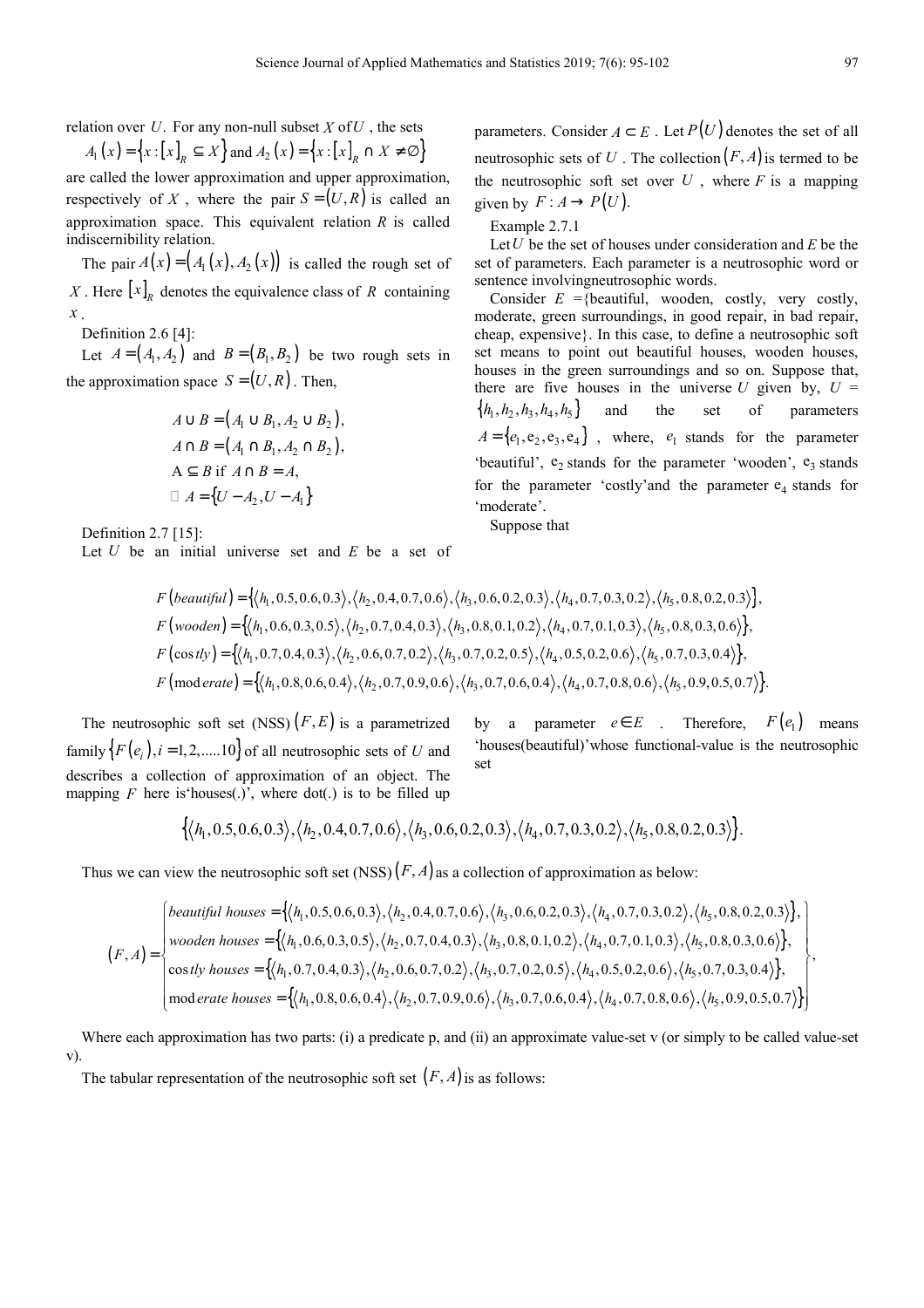| Table 2. Neutrosophic Soft Set |                                                                       |        |                |           |  |  |  |  |  |  |
|--------------------------------|-----------------------------------------------------------------------|--------|----------------|-----------|--|--|--|--|--|--|
| U                              | beautiful                                                             | wooden | $\cos t \, dy$ | mod erate |  |  |  |  |  |  |
|                                | $h_1$ (0.5, 0.6, 0.3) (0.6, 0.3, 0.5) (0.7, 0.4, 0.3) (0.8, 0.6, 0.4) |        |                |           |  |  |  |  |  |  |
|                                | $h_2$ (0.4, 0.7, 0.6) (0.7, 0.4, 0.3) (0.6, 0.7, 0.2) (0.7, 0.9, 0.6) |        |                |           |  |  |  |  |  |  |
|                                | $h_3$ (0.6, 0.2, 0.3) (0.8, 0.1, 0.2) (0.7, 0.2, 0.5) (0.7, 0.6, 0.4) |        |                |           |  |  |  |  |  |  |
|                                | $h_4$ (0.7, 0.3, 0.2) (0.7, 0.1, 0.3) (0.5, 0.2, 0.6) (0.7, 0.8, 0.6) |        |                |           |  |  |  |  |  |  |
|                                | $h_5$ (0.8, 0.2, 0.3) (0.8, 0.3, 0.6) (0.7, 0.3, 0.4) (0.9, 0.5, 0.7) |        |                |           |  |  |  |  |  |  |
|                                |                                                                       |        |                |           |  |  |  |  |  |  |

It is useful for computer storage. Definition 2.8 [15]:

Let  $(F, A)$  and  $(G, B)$  be two neutrosophic soft sets over the common universe  $U$ .  $(F, A)$  is said to be neutrosophic soft subset of  $(G, B)$  if  $A \subseteq B$  and  $T_{F_E}(x) \leq T_{G_E}(x)$ ,  $I_{F_E}(x) \leq I_{G_E}(x)$ ,  $F_{F_E}(x) \geq F_{G_E}(x)$ ,  $\forall e \in A$ , *x*∈U

Definition 2.9 [15]:

Let  $(F, A)$  and  $(G, B)$  be two neutrosophic soft sets over the common universe*U*.

Then their union  $(F, A) \cup (G, B) = (K, C)$  and the truthmembership, indeterminacy membership and falsity membership of  $(K, C)$  are as follows:

$$
T_{K(e)}(m) = T_{F(e)}(m), \text{ if } e \in A - B
$$
  
=  $T_{G(e)}(m), \text{ if } e \in B - A$   
=  $\max \left( T_{F(e)}(m), T_{G(e)}(m) \right), \text{ if } e \in A \cap B$   
 $I_{K(e)}(m) = I_{F(e)}(m), \text{ if } e \in A - B$   
=  $I_{G(e)}(m), \text{ if } e \in B - A$   
=  $\frac{I_{F(e)}(m) + I_{G(e)}(m)}{2}, \text{ if } e \in A \cap B$ 

$$
F_{K(e)}(m) = F_{F(e)}(m), \text{ if } e \in A - B
$$
  
=  $F_{G(e)}(m), \text{ if } e \in B - A$   
=  $\min(F_{F(e)}(m), F_{G(e)}(m)), \text{ if } e \in A \cap B$ 

Definition 2. 10 [15]:

Let  $(F, A)$  and  $(G, B)$  be two neutrosophic soft sets over the common universe *U*.

Then their intersection  $(F, A) \cap (G, B) = (K, C)$  and the truth membership, indeterminacy membership and falsity membership of  $(K, C)$  are as follows:

$$
T_{K(e)}(m) = \min\left(T_{F(e)}(m), T_{G(e)}(m)\right)
$$
  

$$
I_{K(e)}(m) = \frac{I_{F(e)}(m) + I_{G(e)}(m)}{2}
$$
  

$$
F_{K(e)}(m) = \max\left(F_{F(e)}(m), F_{G(e)}(m)\right)
$$

### **3. Rough Neutrosophic Soft Sets**

Here we introduce the concept of rough neutrosophic soft sets by combining both rough sets and neutrosophic soft sets and perform some operations viz. union, intersection, inclusion and equality over them.

Definition 3.1:

Let *U* be a non-empty universe set, *E* be a set of parameters and *R* be an equivalence relation on *U* . Considering  $A \subset E$ . Let  $P(U)$  denotes the set of all neutrosophic sets of  $U$ . The collection  $(F, A)$  is termed to be the neutrosophic soft set over *U* where  $F : A \to P(U)$  with membership function  $\mu_F$ , indeterminacy function  $\nu_F$  and nonmembership function  $\omega_F$ . The lower and upper neutrosophic soft set approximation of *F* in the approximation space  $(U, R)$ denoted by  $N_*(F)$  and  $N^*(F)$  respectively and they are defined as follows:

$$
N_{*}(F) = \left\{ \left\{ e_{i}, \left\{ \left\langle x, \mu_{N_{*}(F)}(x), \nu_{N_{*}(F)}(x), \omega_{N_{*}(F)}(x) \right\rangle \right\} : \left[x\right]_{R} \subseteq X, x \in U \right\} \right\},
$$
  

$$
N^{*}(F) = \left\{ \left\{ e_{i}, \left\{ \left\langle x, \mu_{N^{*}(F)}(x), \nu_{N^{*}(F)}(x), \omega_{N^{*}(F)}(x) \right\rangle \right\} : \left[x\right]_{R} \cap X \neq \emptyset, x \in U \right\} \right\}, \forall e_{i},
$$
  

$$
\mu_{N_{*}(F)}(x) = \left\{ \left\langle e_{i}, \left\langle x, \mu_{N^{*}(F)}(x), \nu_{N^{*}(F)}(x), \omega_{N^{*}(F)}(x) \right\rangle \right\rangle : \left[x\right]_{R} \cap X \neq \emptyset, x \in U \right\} \right\}, \forall e_{i},
$$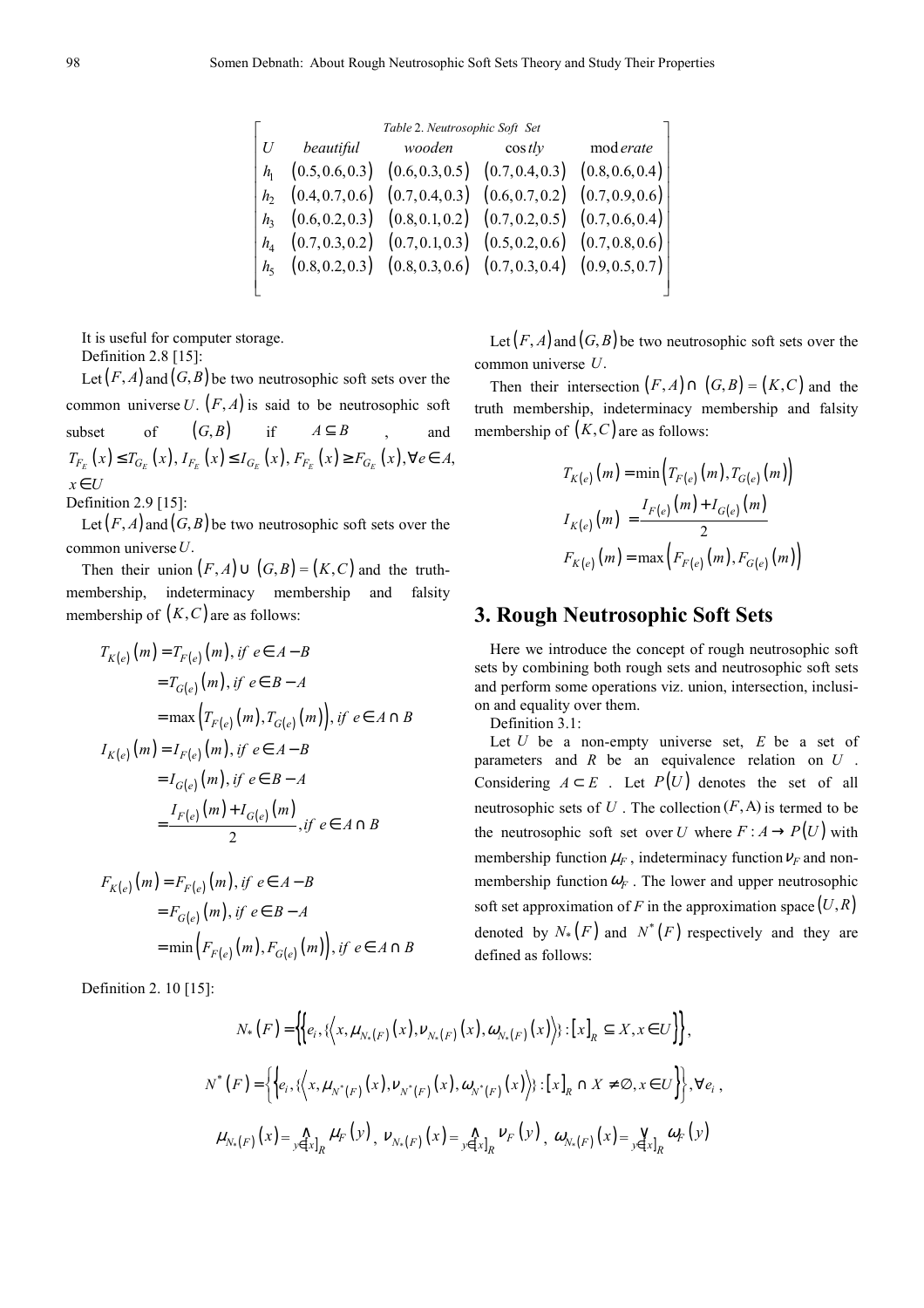and 
$$
\mu_{N^*(F)}(x) = \sum_{y \in [x]_R} \mu_F(y)
$$
,  $\nu_{N^*(F)}(x) = \sum_{y \in [x]_R} \nu_F(y)$ ,  
 $\omega_{N^*(F)}(x) = \sum_{y \in [x]_R} \omega_F(y)$ 

provided  $0 \le \mu_{N^*(F)}(x) + \nu_{N^*(F)}(x) + \omega_{N^*(F)}(x) \le 3$  and  $0 \leq \mu_{N_{*}(F)}(x) + \nu_{N_{*}(F)}(x) + \omega_{N_{*}(F)}(x) \leq 3$ 

where the symbols ∧ and ∨ used to denote minimum and maximum operators respectivel-y and the pair  $(N_*(F), N^*(F))$  is called the rough neutrosophic soft set in  $(U, R)$ .

If 
$$
N_*(F) = N^*(F)
$$
 then  $\mu_{N_*(F)} = \mu_{N^*(F)}$ ,  $\nu_{N_*(F)} = \nu_{N^*(F)}$ 

and  $\omega_{N_*(F)} = \omega_{N^*(F)}$ . So it is no more a rough neutrosophic

soft set i.e. it is called a definable neutrosophic soft set.

Example 3.1.1

Let  $U = \{h_1, h_2, h_3, h_4, h_5\}$  be a set of houses under consideration,  $X \subset U$  where  $X = \{h_1, h_4, h_5\}$  and *R* be an equivalence relation and its partition of*U* is,

$$
[x]_R = U / R = \{ \{h_1, h_4\}, \{h_2, h_3\}, \{h_5\} \}
$$

Let *E* be a set of parameter where  $E = \{e_1, e_2, e_3, e_4\}$ . Then  $(F, E)$  is called the neutrosophic soft set and  $F : E \to P(U)$ 

where  $P(U)$  denotes the set of all neutrosophic sets.

Now we consider the neutrosophic soft set as:

$$
N(F) = \begin{cases} \{e_1, \langle h_1, 0.5, 0.6, 0.3 \rangle, \langle h_2, 0.4, 0.7, 0.6 \rangle, \langle h_3, 0.6, 0.2, 0.3 \rangle, \langle h_4, 0.7, 0.3, 0.2 \rangle, \langle h_5, 0.8, 0.2, 0.3 \rangle\}, \\ \{e_2, \langle h_1, 0.6, 0.3, 0.5 \rangle, \langle h_2, 0.7, 0.4, 0.3 \rangle, \langle h_3, 0.8, 0.1, 0.2 \rangle, \langle h_4, 0.7, 0.1, 0.3 \rangle, \langle h_5, 0.8, 0.3, 0.6 \rangle\}, \\ \{e_3, \langle h_1, 0.7, 0.4, 0.3 \rangle, \langle h_2, 0.6, 0.7, 0.2 \rangle, \langle h_3, 0.7, 0.2, 0.5 \rangle, \langle h_4, 0.5, 0.2, 0.6 \rangle, \langle h_5, 0.7, 0.3, 0.4 \rangle\}, \\ \{e_4, \langle h_1, 0.8, 0.6, 0.4 \rangle, \langle h_2, 0.7, 0.9, 0.6 \rangle, \langle h_3, 0.7, 0.6, 0.4 \rangle, \langle h_4, 0.7, 0.8, 0.6 \rangle, \langle h_5, 0.9, 0.5, 0.7 \rangle\} \end{cases}
$$

Thus the lower and the upper rough neutrosophic soft set corresponding to *X* is given by,

$$
N_{*}(F) = \begin{cases} \{e_{1}, \langle h_{1}, 0.5, 0.3, 0.3 \rangle, \langle h_{4}, 0.5, 0.3, 0.3 \rangle, \langle h_{5}, 0.8, 0.2, 0.3 \rangle\}, \\ \{e_{2}, \langle h_{1}, 0.6, 0.1, 0.5 \rangle, \langle h_{4}, 0.6, 0.1, 0.5 \rangle, \langle h_{5}, 0.8, 0.3, 0.6 \rangle\}, \\ \{e_{3}, \langle h_{1}, 0.5, 0.2, 0.6 \rangle, \langle h_{4}, 0.5, 0.2, 0.6 \rangle, \langle h_{5}, 0.7, 0.3, 0.4 \rangle\}, \\ \{e_{4}, \langle h_{1}, 0.7, 0.6, 0.6 \rangle, \langle h_{4}, 0.7, 0.6, 0.6 \rangle, \langle h_{5}, 0.9, 0.5, 0.7 \rangle\} \end{cases}
$$

and

$$
N^*(F) = \n\begin{cases} \n\{e_1, \langle h_1, 0.7, 0.6, 0.2 \rangle, \langle h_4, 0.7, 0.6, 0.2 \rangle, \langle h_5, 0.8, 0.2, 0.3 \rangle\}, \\
\{e_2, \langle h_1, 0.7, 0.3, 0.3 \rangle, \langle h_4, 0.7, 0.3, 0.3 \rangle, \langle h_5, 0.8, 0.3, 0.6 \rangle\}, \\
\{e_3, \langle h_1, 0.7, 0.4, 0.3 \rangle, \langle h_4, 0.7, 0.4, 0.3 \rangle, \langle h_5, 0.7, 0.3, 0.4 \rangle\}, \\
\{e_4, \langle h_1, 0.8, 0.8, 0.4 \rangle, \langle h_4, 0.8, 0.8, 0.4 \rangle, \langle h_5, 0.9, 0.5, 0.7 \rangle\}\n\end{cases}
$$

From the above results we can write  $N_*(F) \neq N^*(F)$ .

But we find some examples in real world where we can show that  $N_*(F) = N^*(F)$ . In those cases rough neutrosophic soft sets reduced as defina-ble neutrosophic soft set. Definition 3.2:

If  $N(F) = (N_*(F), N^*(F))$  is a rough neutrosophic soft set in  $(U, R)$ , the rough complement of  $N(F)$  is the rough neutrosophic soft set denoted by

 $N(F) = (N_*(F)^c, N^*(F)^c)$ , where  $N_*(F)^c, N^*(F)^c$  are the complements of neutrosophic soft sets  $N_*$  (*F*) and  $N^*(F)$  respectively.

Then,

 $\begin{pmatrix} 1 & 1 & 1 \\ 1 & 1 & 1 \end{pmatrix}$ 

$$
N_{*}(F)^{c} = \left\{ \left\{ e_{i}, \left\langle x, \omega_{N_{*}(F)}(x), 1 - \nu_{N_{*}(F)}(x), \mu_{N_{*}(F)}(x) \right\rangle \right\} : x \in U \right\}
$$

and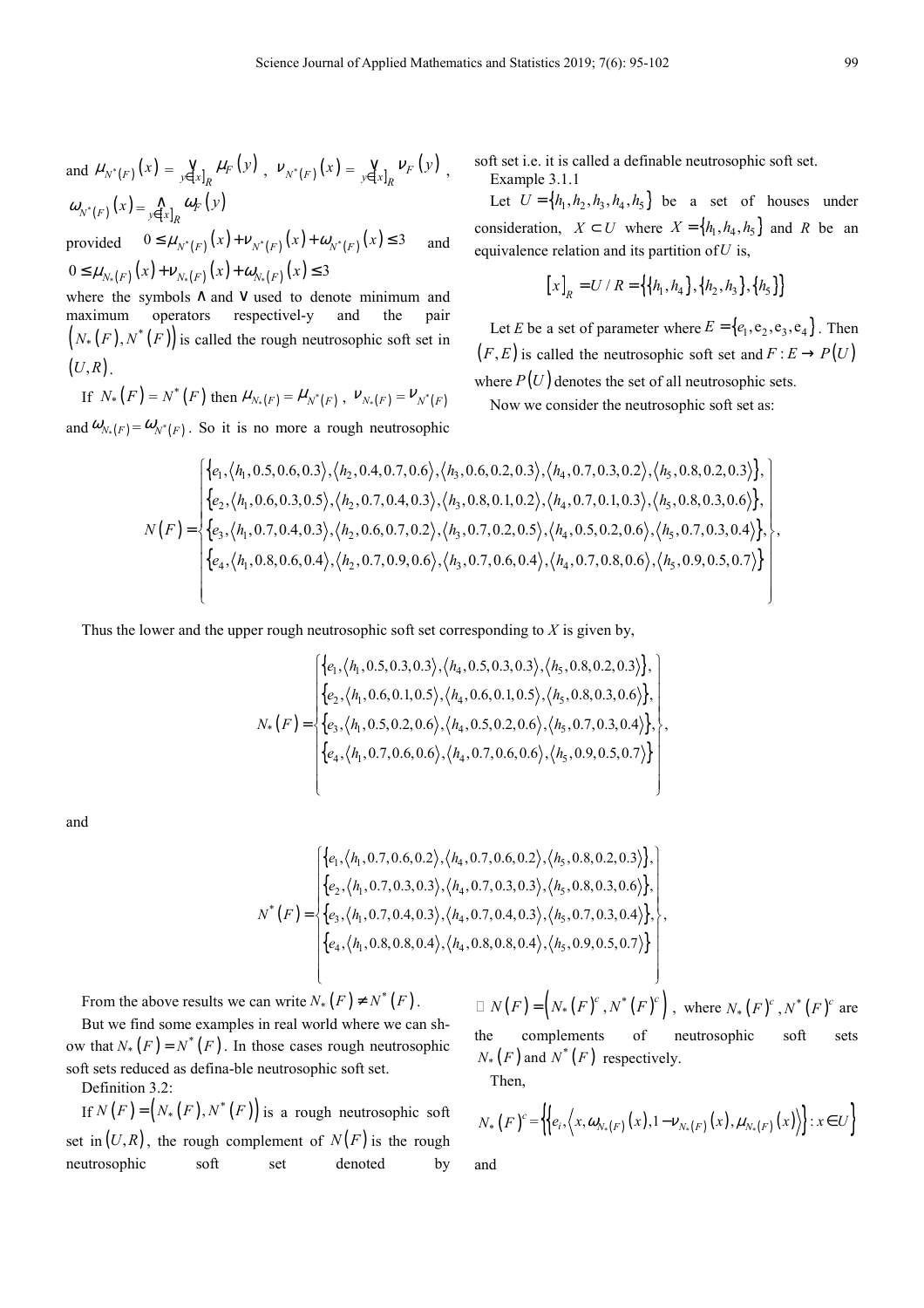$$
N^{*}(F)^{c} = \left\{ \left\{ e_{i}, \left\langle x, \omega_{N^{*}(F)}(x), 1 - \nu_{N^{*}(F)}(x), \mu_{N^{*}(F)}(x) \right\rangle \right\} : x \in U \right\}
$$

Example 3.2.1 Reference to example 3.1.1, we have

$$
N_{*}(F)^{c} = \begin{cases} \{e_{1}, \langle h_{1}, 0.3, 0.7, 0.5 \rangle, \langle h_{4}, 0.3, 0.7, 0.5 \rangle, \langle h_{1}, 0.3, 0.8, 0.8 \rangle\}, \\ \{e_{2}, \langle h_{1}, 0.5, 0.9, 0.6 \rangle, \langle h_{4}, 0.5, 0.9, 0.6 \rangle, \langle h_{5}, 0.6, 0.7, 0.8 \rangle\}, \\ \{e_{3}, \langle h_{1}, 0.6, 0.8, 0.5 \rangle, \langle h_{4}, 0.6, 0.8, 0.5 \rangle, \langle h_{5}, 0.4, 0.7, 0.7 \rangle\}, \\ \{e_{4}, \langle h_{1}, 0.6, 0.4, 0.7 \rangle, \langle h_{4}, 0.6, 0.4, 0.7 \rangle, \langle h_{5}, 0.7, 0.5, 0.9 \rangle\} \end{cases}
$$
  

$$
N^{*}(F)^{c} = \begin{cases} \{e_{1}, \langle h_{1}, 0.2, 0.4, 0.7 \rangle, \langle h_{4}, 0.2, 0.4, 0.7 \rangle, \langle h_{5}, 0.3, 0.8, 0.8 \rangle\}, \\ \{e_{2}, \langle h_{1}, 0.3, 0.7, 0.7 \rangle, \langle h_{4}, 0.3, 0.7, 0.7 \rangle, \langle h_{5}, 0.6, 0.7, 0.8 \rangle\}, \\ \{e_{3}, \langle h_{1}, 0.3, 0.6, 0.7 \rangle, \langle h_{4}, 0.3, 0.6, 0.7 \rangle, \langle h_{5}, 0.4, 0.7, 0.7 \rangle\}, \\ \{e_{4}, \langle h_{1}, 0.4, 0.2, 0.8 \rangle, \langle h_{4}, 0.4, 0.2, 0.8 \rangle, \langle h_{5}, 0.7, 0.5, 0.9 \rangle\} \end{cases}
$$

By the definition 2.8 it can be observed that,

$$
N^*\big(F\big)^c \subseteq N_*\big(F\big)^c
$$

But it is not true in general.

Definition 3.3:

If  $N(F_1)$  and  $N(F_2)$  are two rough neutrosophic soft sets of the neutrosophic soft sets  $F_1$  and  $F_2$  respectively in  $U$ , then we have the following results:

(i) 
$$
N(F_1) = N(F_2)
$$
 iff  $N_*(F_1) = N_*(F_2)$  and  $N^*(F_1) = N^*(F_2)$   
\n(ii)  $N(F_1) \subseteq N(F_2)$  iff  $N_*(F_1) \subseteq N_*(F_2)$  and  $N^*(F_1) \subseteq N^*(F_2)$   
\n(iii)  $N(F_1) \cup N(F_2) = \langle N_*(F_1) \cup N_*(F_2) N^*(F_1) \cup N^*(F_2) \rangle$   
\n(iv)  $N(F_1) \cap N(F_2) = \langle N_*(F_1) \cap N_*(F_2) N^*(F_1) \cap N^*(F_2) \rangle$   
\n(v)  $N(F_1) + N(F_2) = \langle N_*(F_1) + N_*(F_2) N^*(F_1) + N^*(F_2) \rangle$   
\n(vi)  $N(F_1).N(F_2) = \langle N_*(F_1).N_*(F_2) N^*(F_1).N^*(F_2) \rangle$ 

#### Proposition 3.4

If *N,M,L* are rough neutrosophic soft set in  $(U, R)$ , then the following propositions are straight forward:

(i) 
$$
N(N) = N
$$
  
\n(ii)  $N \cup M = M \cup N, N \cap M = M \cap N$   
\n(iii)  $(N \cup M) \cup L = N \cup (M \cup L), (N \cap M) \cap L = N \cap (M \cap L)$   
\n(iv)  $(N \cup M) \cap L = (L \cap M) \cup (N \cap L), (N \cap M) \cup L = (N \cup L) \cap (M \cup L)$   
\nProposition 3.5 (De Morgan's Laws)  
\n(i)  $(N(F_1) \cup N(F_2)) = (N(F_1)) \cap (N(F_2))$   
\n(i)  $(N(F_1) \cap N(F_2)) = (N(F_1)) \cup (N(F_2))$   
\nProof:  
\n(i)  $(N(F_1) \cup N(F_2)) = \langle \{N_*(F_1) \cup N_*(F_2)\}, \{N^*(F_1) \cup N^*(F_2)\} \rangle$   
\n $= \langle \{N_*(F_1) \cup N_*(F_2)\}, \{N^*(F_1) \cup N^*(F_2)\} \rangle$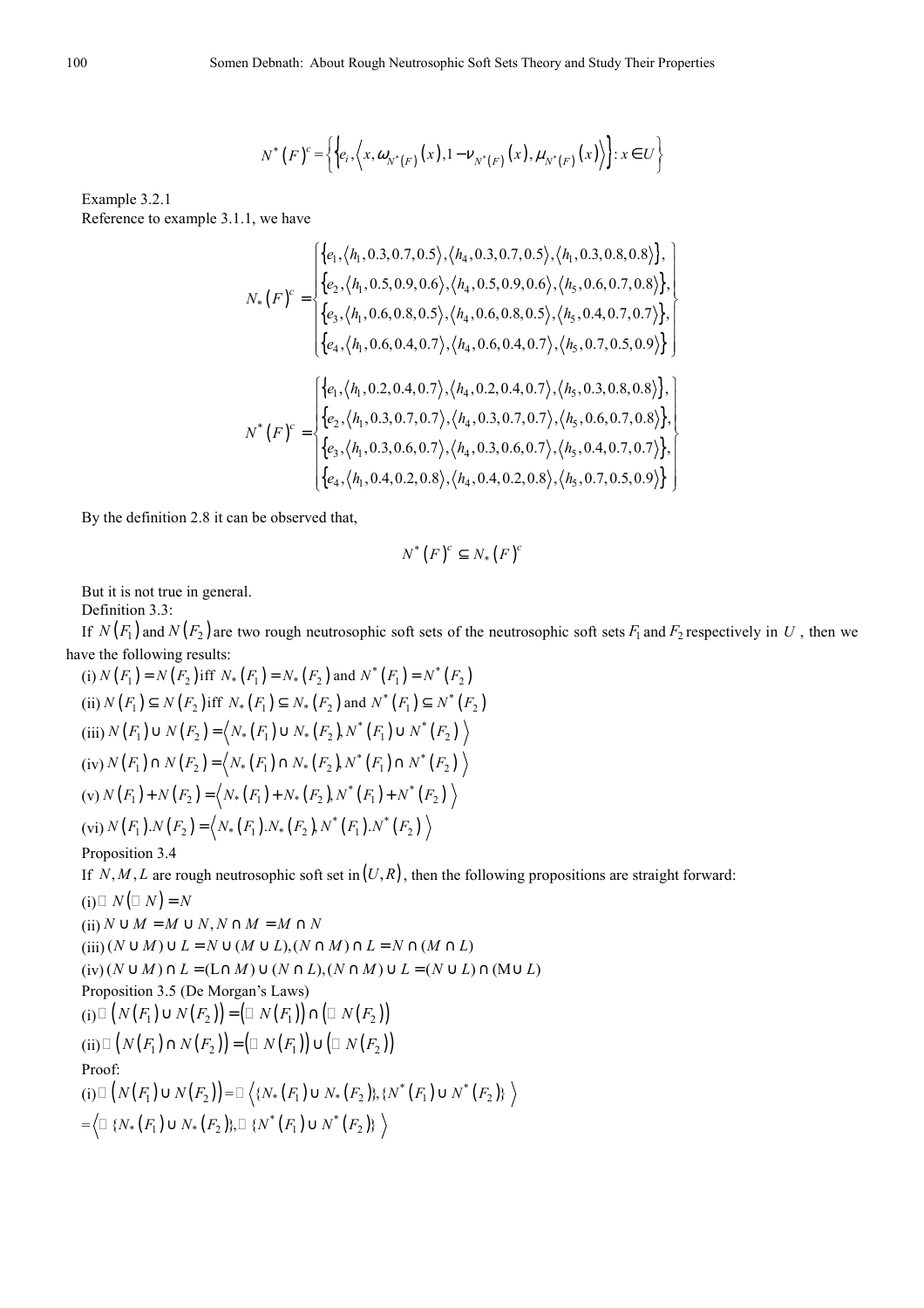$$
= \left\langle \{ N_*(F_1) \cup N_*(F_2) \}^c, \{ N^*(F_1) \cup N^*(F_2) \}^c \right\rangle
$$
  

$$
= \left\langle \{ N_*(F_1) \cap N_*(F_2) \}, \{ N^*(F_1) \cap N^*(F_2) \} \right\rangle
$$

 $= ( N(F_1) ) \cap ( N(F_2) )$ 

(ii) Similar to the proof of (i) Proposition 3.6 If *F*<sub>1</sub> and *F*<sub>2</sub> are two neutrosophic soft sets in *U* such that  $F_1 \subseteq F_2$ , then  $N(F_1) \subseteq N(F_2)$  $(i) N(F_1 \cup F_2) \supseteq N(F_1) \cup N(F_2)$  $(i) N(F_1 \cap F_2) \subseteq N(F_1) \cap N(F_2)$ 

Proof :

$$
\mu_{N_{*}(F_{1}\cup F_{2})}(x) = \inf \{ \mu_{(F_{1}\cup F_{2})}(x) : x \in X_{i} \}
$$
  
\n
$$
= \inf \left( \max \{ \mu_{F_{1}}(x), \mu_{F_{2}}(x) \} : x \in X_{i} \right)
$$
  
\n
$$
\ge \max \left\{ \inf \{ \mu_{F_{1}}(x) : x \in X_{i} \}, \inf \{ \mu_{F_{2}}(x) : x \in X_{i} \} \right\}
$$
  
\n
$$
= \max \left\{ \mu_{N_{*}(F_{1})}(x_{i}), \mu_{N_{*}(F_{2})}(x_{i}) \right\}
$$
  
\n
$$
= (\mu_{N_{*}(F_{1})} \cup \mu_{N_{*}(F_{2})})(x_{i})
$$

Similarly,

$$
\nu_{N_*(F_1 \cup F_2)}(x) \ge (\nu_{N_*(F_1)} \cup \nu_{N_*(F_2)})(x_i)
$$
  

$$
\omega_{N_*(F_1 \cup F_2)}(x) \le (\omega_{N_*(F_1)} \cup \omega_{N_*(F_2)})(x_i)
$$

Thus,  $N_*(F_1 \cup F_2) \supseteq N_*(F_1) \cup N_*(F_2)$ We can also see that

$$
N^*(F_1 \cup F_2) \supseteq N^*(F_1) \cup N^*(F_2)
$$

Hence,  $N(F_1 \cup F_2) \supseteq N(F_1) \cup N(F_2)$ (ii) The proof of (ii) is similar to the proof of  $(i)$ Proposition 3.7  $(i) N_*(F) = N^* (-F)$  $(ii) N^*(F) = N_*(F)$  $(iii) N_* (F) \subseteq N^* (F)$ Proof: By definition,

$$
F = \Big\{ e_i, \{ \Big\langle x, \mu_{N(F)}(x), \nu_{N(F)}(x), \omega_{N(F)}(x) \Big\rangle \} : x \in X \Big\}
$$
  
\n
$$
F = \Big\{ e_i, \{ \Big\langle x, \omega_{N(F)}(x), 1 - \nu_{N(F)}(x), \mu_{N(F)}(x) \Big\rangle \} : x \in X \Big\}
$$
  
\n
$$
N^*(F) = \Big\{ e_i, \{ \Big\langle x, \omega_{N^*(F)}(x), 1 - \nu_{N^*(F)}(x), \mu_{N^*(F)}(x) \Big\rangle \} : [x]_R \cap X \neq \emptyset, x \in U \Big\}
$$
  
\n
$$
N^*(F) = \Big\{ e_i, \{ \Big\langle x, \mu_{N^*(F)}(x), 1 - (1 - \nu_{N^*(F)}(x)), \omega_{N^*(F)}(x), \mu_{N^*(F)}(x) \Big\rangle \} : [x]_R \subseteq X, x \in U \Big\}
$$
  
\n
$$
= N_*(F)
$$

(ii) The proof is similar to the proof of (i) (iii) For any  $y \in N_*(F)$ , we have

$$
\mu_{N_{*}(F)}(x) = \bigwedge_{y \in [x]_{R}} \mu_{F}(y) \leq \bigvee_{y \in [x]_{R}} \mu_{F}(y),
$$
  

$$
\nu_{N_{*}(F)}(x) = \bigvee_{y \in [x]_{R}} \nu_{F}(y) \leq \bigwedge_{y \in [x]_{R}} \nu_{F}(y)
$$

and  $\omega_{N_{*}(F)}(x) = \bigvee_{y \in [x]_R} \omega_F(y) \ge \bigwedge_{y \in [x]_R} \omega_F(y)$  $\omega_{N_*(F)}(x) = \bigvee_{y \in [x]_p} \omega_F(y) \geq \bigwedge_{y \in [x]_p} \omega_F(y)$ Thus,  $N_*(F) \subseteq N^*(F)$ 

# **4. Conclusion**

In this work we have introduced the notion of rough